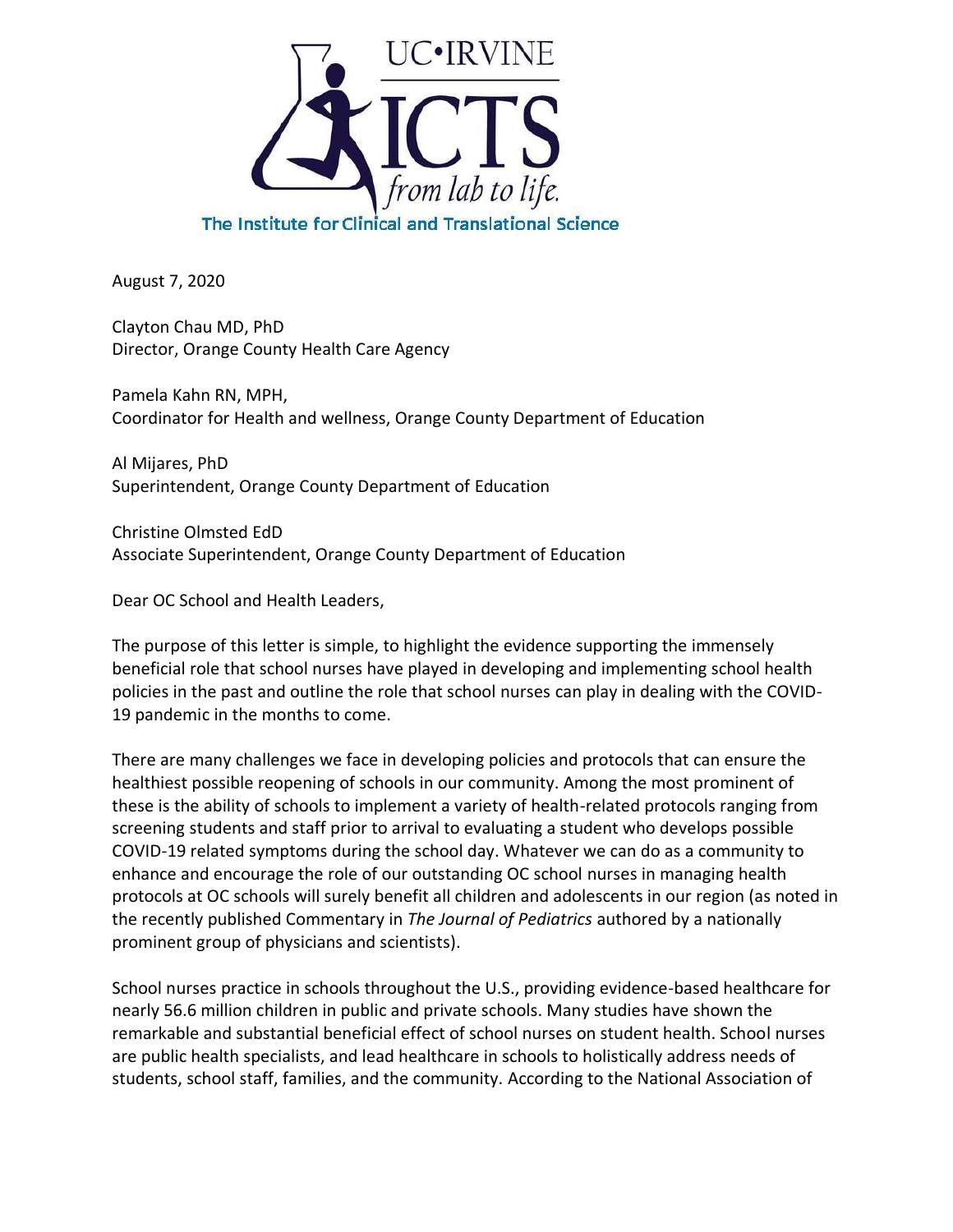School Nurses (NASN), school nurses have already contributed to critical activities during the COVID-19 pandemic including:

- student outreach
- serving as health resource expert (e.g. answering calls from parents and community, virtual office hours and support groups, screening staff or others going to school)
- education (e.g. educating staff and community on COVID-19 and infection prevention/control measures, disseminating updates from local health departments)
- chronic condition management (e.g. assisting students manage their conditions and working on student healthcare plans)
- updating/developing school health policies.

School nurses bring a diverse skill set to student health and wellness, community health promotion and disease prevention, and pandemic preparedness. They are licensed by the California Board of Registered Nursing, are credentialed by the California Commission on Teacher Credentialing, and are uniquely qualified to manage the health and safety of the entire school community. School nurses also provide direct care and coordinate care for students with complex healthcare needs, a particular challenge for schools in the context of the current pandemic. Children with complex healthcare needs comprise a substantial proportion of the student population in Orange County and are at increased risk for COVID-19 complications.

School nurses are experienced in population-based health, including disease surveillance, collecting and sharing accurate data, and contact tracing. In particular, with regards to essential health and safety functions in the coming months, school nurses are uniquely positioned to ensure the health and safety of students and staff in school buildings by managing:

- safe screening procedures
- attendance monitoring that promotes safe and timely return to school/work
- plans for and management of care for students and staff who develop symptoms of COVID-19
- isolation of suspected COVID-19 cases that address space and ventilation
- continued care of students that require daily nursing care to manage their chronic conditions
- physical distancing
- hand hygiene
- use of facemasks (i.e. spacing in classrooms, cafeterias, physical education, and student contact during class change)
- evaluation and use of resources and budget for personal protective equipment
- protection of vulnerable populations with underlying health conditions or over 60 years of age
- consultation with primary care providers and OC Health Care Agency.